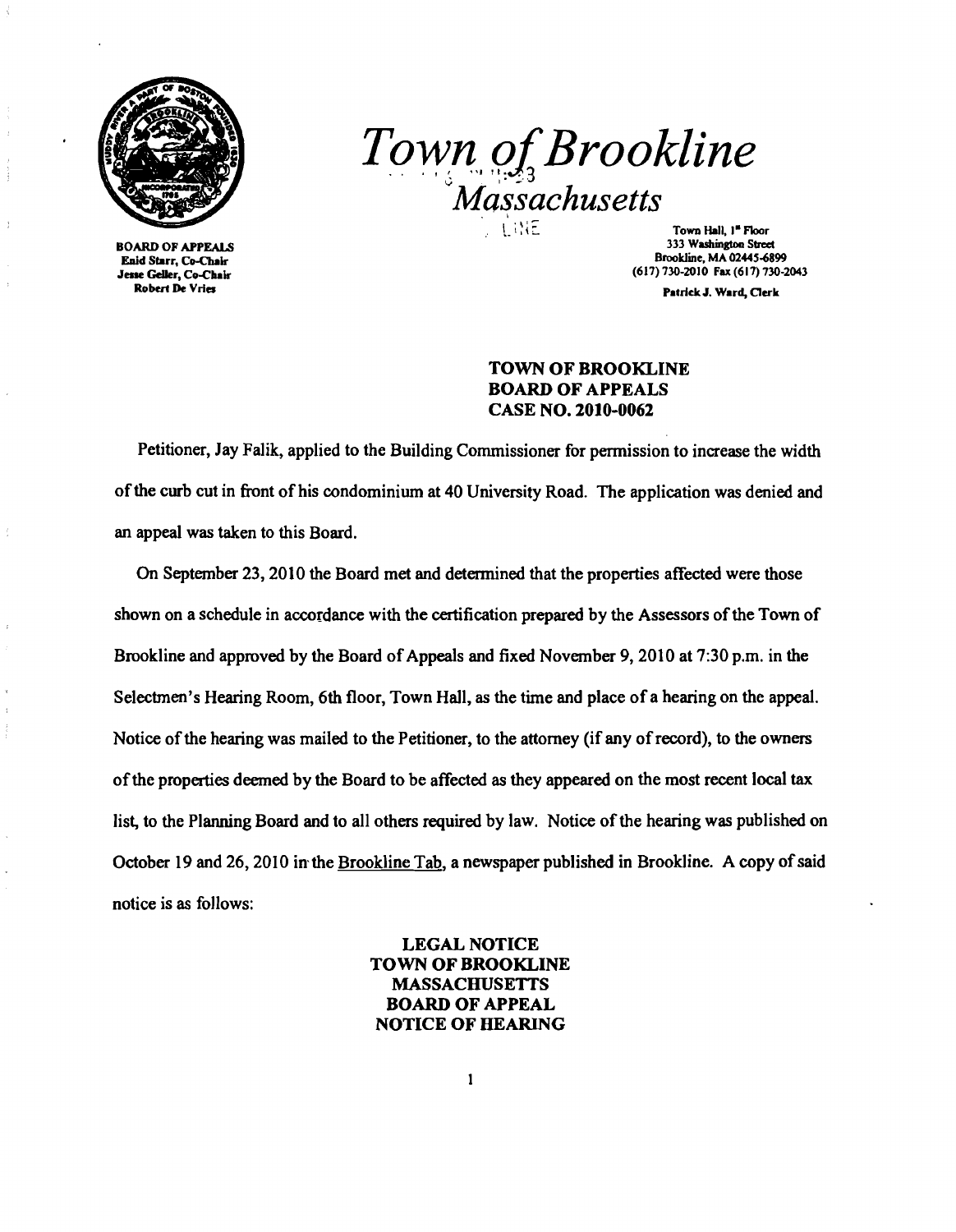Pursuant to M.G.L. C. 39, sections 23A & 23B, the Board of Appeals will conduct a public hearing to discuss the following case:

Petitioner: FALIK, JAY Owner: FALIK, JAY Location of Premises: 40 UNIVERSITY RD Date of Hearing: November 09, 2010 Time of Hearing: 7:30 p.m. Place of Hearing: Selectmen's Hearing Room, 6<sup>th</sup> floor

 $\cdot$ 

A public hearing will be held for a variance and/or special pennit from

1. 6.04.4.c; Design of All Off-Street Parking Facilities, curb cut, special permit required.

2. 6.04.5.b; Design of All Off-Street Parking Facilities, setback from street and side lot line, variance required.

## 3.8.02.2; Alteration or Extension, special permit required

## of the Zoning By-Law to INCREASE WIDTH OF CURB CUT REQUIRING BOA RELIEF AT 40 UNIVERSITY ROAD BRKL.

Said premise located in a M-l.0 (apartment house) residence district.

*Hearings, once opened, may be continued by the Chair to a date and time certain. No further notice will be mailed to abutters or advertised in the TAB. Questions regarding whether a hearing has been continued, or the date and time ofany hearing may be directed to the Zoning Administrator at* 617-734-2134 *or check meeting calendar at:http://calendars.town.brookline.ma.us/MasterTownCalandar/?FormID=158.* 

*The Town ofBrookline does not discriminate* on *the basis ofdisability in admission to. access to, or operations ofits programs, services or activities. Individuals who need auxiliary aidsfor effictive communication in programs and services ofthe Town ofBrookline are invited to make their needs known to the ADA Coordinator, Stephen Bressler, Town ofBrookUne,* 11 *Pierce Street, Brookline, MA 01445. Telephone:* (617) *730-2330; TDD* (617) *730-2327.* 

## Enid Starr Jesse Geller Robert De Vries

At the time and place specified in the notice, this Board held a public hearing. Present at the

hearing was Chairman, Enid Starr and Board Members, Jonathan Book and Mark Zuroff. Mr.

Falik presented his case before the Board.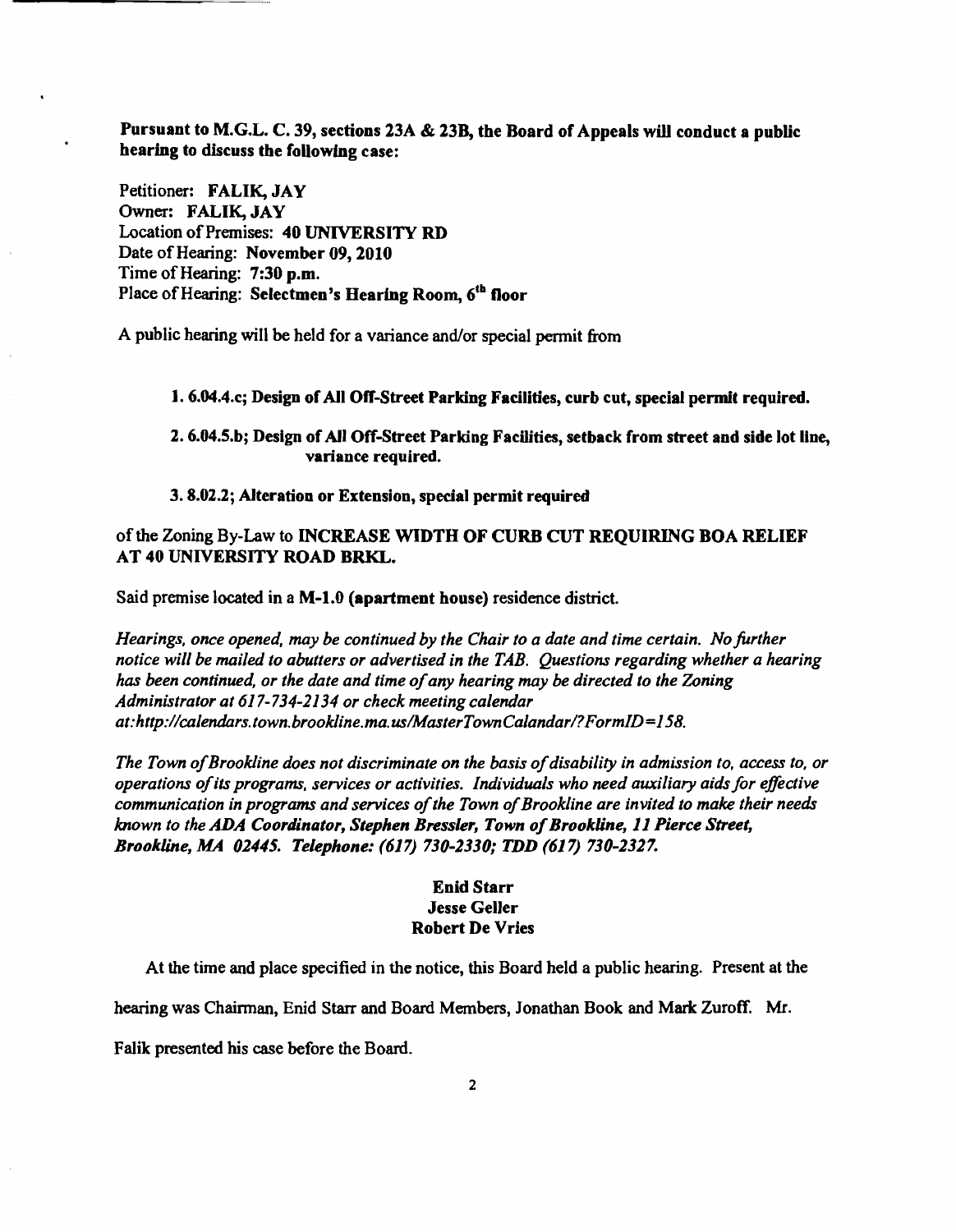Mr. Falik described the home at 40 University Road *as* a Queen Anne-style two-family condo building near Washington Square. The building *was* constructed in 1893, and there is a three-car parking area in the front yard. Surrounding properties are residential and typically range from single-family to three-family dwellings.

Mr. Falik said that he proposes to extend the existing curb cut serving the dwelling's parking area by approximately 5.5 feet to allow for easier ingress and egress for the parking area's third parking space. The existing parking area currently allows for three vehicles; however, the curb cut does not span the entire width of the parking area. Mr. Falik said he has difficulty moving his vehicle in and out of the third parking space, and the curb appears to have sustained some damage due to this condition. He said that he would like to line up the curb cut with the edge of the parking area, increasing the entire width of the curb cut to approximately 27 feet. Mr. Falik stated that the curb cut would still be 6 feet away from the street tree currently located in front of the dwelling.

The Chairman asked whether anyone wished to speak either in support or in opposition to the proposal. No one rose to speak.

Lara Curtis Hayes, Senior Planner, delivered the findings of the Planning Board.

Section 6.04.4.c – Design of All Off-Street Parking Facilities: Entrance and exit drives shall be a maximum of 20 feet wide at the street lot line in residence districts, except that the Board of Appeals by special pennit may modify these limitations upon reports from the Commissioner of Public Works and the Director of Transportation that an increased width would facilitate traffic and be safer. Special permit required. *Special permit required.* 

Section 6.04.5.b – Design of All Off-Street Parking Facilities: In M-1.0 districts, the surfaced area of a parking lot and all entrance and exit drives shall be set back a minimum of 10 feet from all street lots lines and five feet from all other lot lines. This is a pre-existing non-conforming condition that is not being altered with this proposal.

Section 8.02.2 - Alteration or Extension: A special permit is required to alter and extend this nonconforming curb cut and parking area.

Ms. Curtis said the Planning Board *was* not opposed to the proposal to widen the site's curb cut to facilitate the maneuvering of vehicles in and out of the existing parking area. The Board was not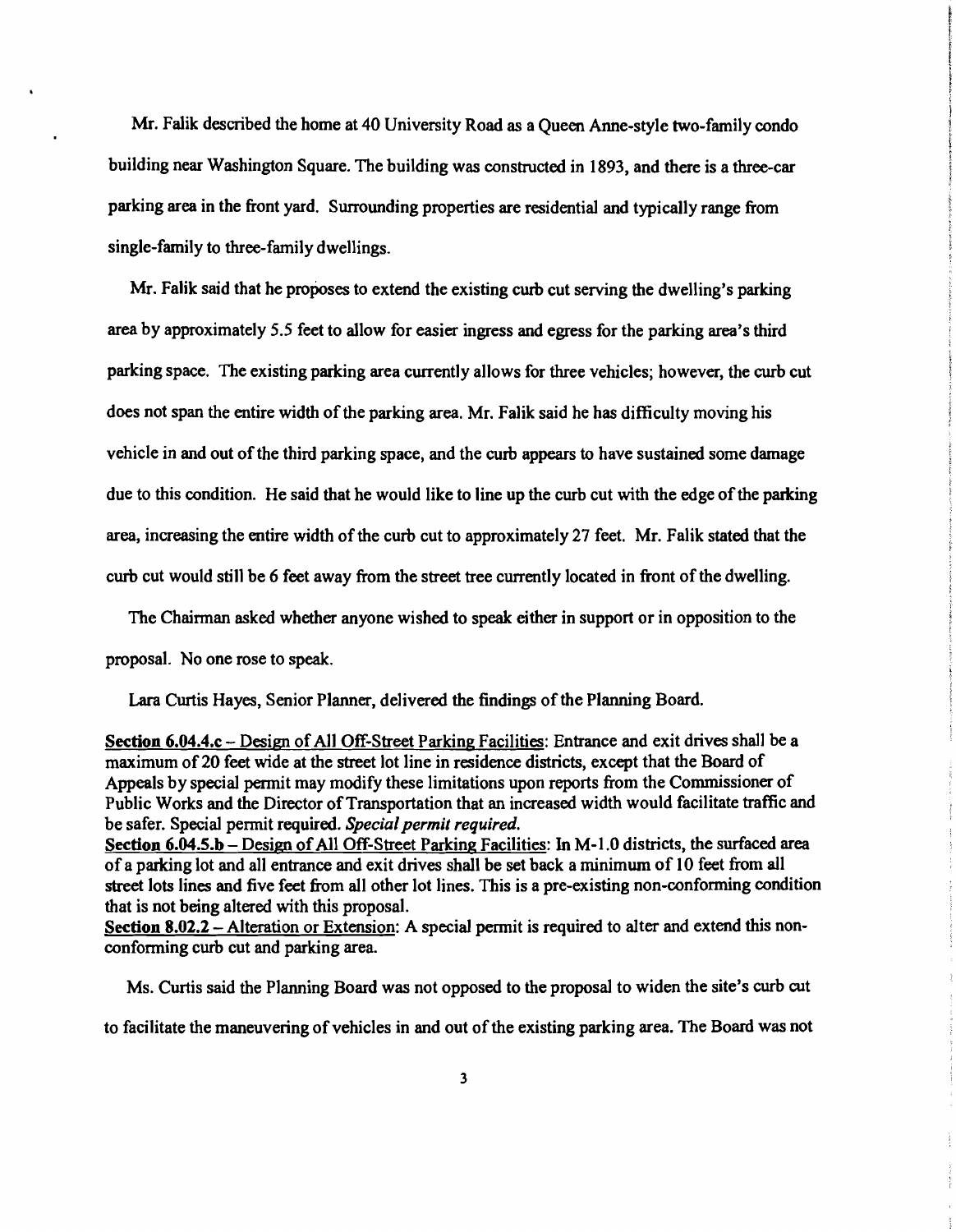pleased with the width of the existing parking area, but this is a pre-existing condition; widening the curb cut to fit the parking area would help avoid further damage to the curb, and the parking space will be more useful to the dwelling's occupants. Since the curb cut extends beyond the driveway on the opposite side, the Board would encourage the Department of Public Works to consider installing curbing on the driveway's left side so that the curb cut matches the driveway width the next time improvements to the road are performed. In order to ensure the parking area is used for only three vehicles and no tandem parking occurs on site, a vegetative barrier should be installed between the parking area and the patio immediately behind the parking area. It appears there used to be such a barrier that has since been removed. Without such a divide, vehicles would be able to park on the patio, and they have in the past. Increasing the width of the curb cut under this proposal should not facilitate more vehicles parking on site. Therefore, the Planning Board recommended approval of the proposal to widen the curb cut, subject to the following conditions:

- 1) Prior to issuance of a building permit, a final plan indicating the exact width and location of the curb cut, including details regarding the location of the street tree, and details for a fence or vegetative barrier between the rear of the parking area and the side patio, shall be submitted to the Assistant Director for Regulatory Planning for review and approval.
- 2) The following requirements for widening the curb cut shall be met: 1) the existing curbing to be removed shall be saw cut to the appropriate length; 2) the existing sidewalk to be removed shall include the right most apron panel as well as sidewalk from this point to the panel which has been lifted behind the tree; 3) care shall be taken to protect the roots of the tree; and 4) the new apron shall be shaped to conform to the existing aprons in the area.
- 3) Prior to issuance of a building permit, the applicant shall submit to the Building Commissioner to ensure conformance to the Board of Appeals decision: 1) a final site plan indicating the proposed width of the curb cut, stamped and signed by a registered engineer or land surveyor; and 2) evidence the Board of Appeals decision has been recorded at the Registry of Deeds.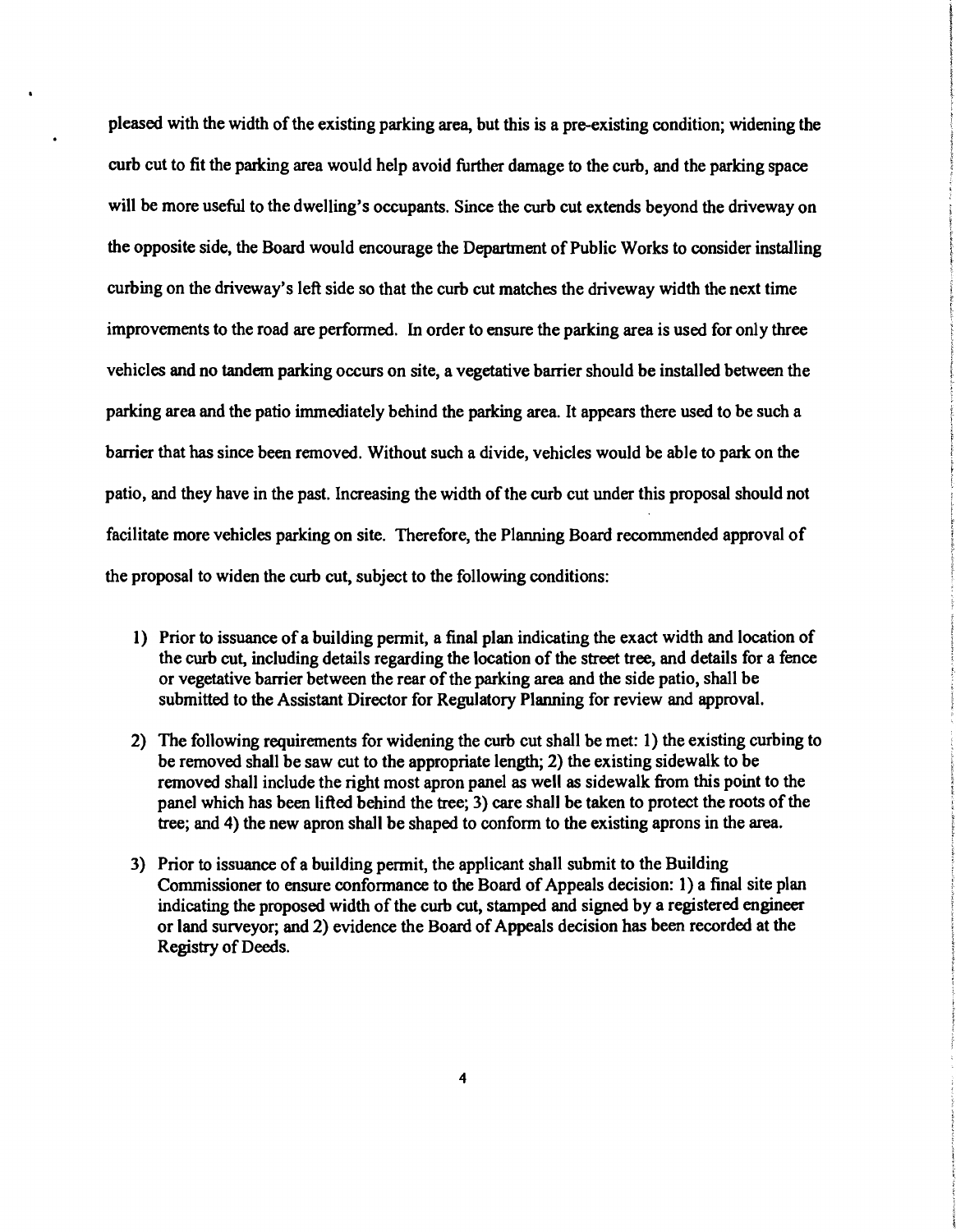The Chair then called upon the Building Commissioner to deliver the comments of the Building Department. Mr. Shepard said that the initial developer of the property was directed to install the vegetated area to separate the parking area from the patio. He said that junipers about 4 feet tall were planted but along the way were either removed or died. He said that the Building Department recommended the installation of vegetation suitable to perfonn the same purpose. He reported that the initial developer did a good job with the property and it is well maintained. As to condition #2 proposed by the Planning Board, Mr. Shepard said that a curb-cut pennit is required from the Department of Public Works and they have control over all the facets of that condition. He therefore recommended removal of condition #2. He said that the Building Department is supportive of the relief requested as well as the recommended conditions of the Planning Board.

The Board, having deliberated on this matter and having considered the foregoing testimony, concludes that it is desirable to grant Special Pennits and that the petitioner has satisfied the requirements necessary for relief under Sections 6.04.4.c, 8.02.2, and 9.05 of the Zoning By-Law and made the following specific findings pursuant to Section 9.05 of the Zoning By-Law:

- a. The specific site is an appropriate location for such a use, structure, or condition.
- b. The use as developed will not adversely affect the neighborhood.
- c. There will be no nuisance or serious hazard to vehicles or pedestrians.
- d. Adequate and appropriate facilities will be provided for the proper operation of the proposed use.

Accordingly, the Board voted unanimously to grant the requested relief subject to the following conditions:

1) Prior to issuance of a building permit, a final plan indicating the exact width and location of the curb cut, including details regarding the location of the street tree, and details for a fence or vegetative barrier between the rear of the parking area and the side patio, shall be submitted to the Assistant Director for Regulatory Planning for review and approval.

5